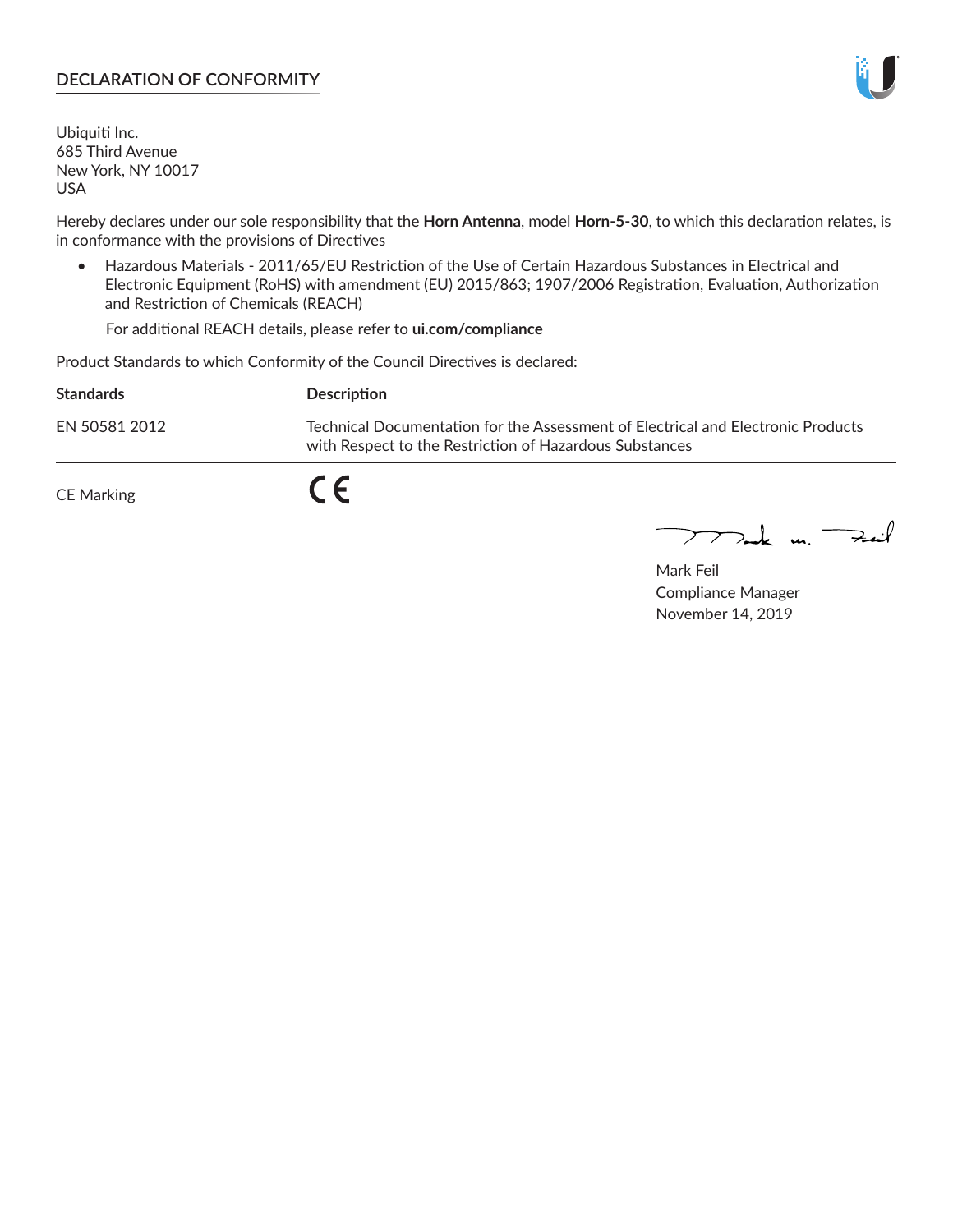# **DECLARATION OF CONFORMITY**



## **български** [Bulgarian]

С настоящото UBIQUITI декларира, че това устройство Horn-5-30 отговаря на основните изисквания и други приложими разпоредби на Директива 2011/65/ЕС с изменение (ЕС) 2015/863.

## **Hrvatski** [Croatian]

Tvrtka UBIQUITI ovim putem izjavljuje da je ovaj uređaj Horn-5-30 u skladu s osnovnim zahtjevima i ostalim bitnim odredbama direktiva 2011/65/EU i dopunom (EU) 2015/863.

## **Čeština** [Czech]

Společnost UBIQUITI tímto prohlašuje, že zařízení Horn-5-30 splňuje základní požadavky a jiné související podmínky směrnice 2011/65/EU a dodatku (EU) 2015/863.

## **Dansk** [Danish]

Hermed erklærer UBIQUITI, at denne Horn-5-30-enhed overholder de essentielle krav og andre relevante bestemmelser i direktivet 2011/65/EU med tillæg (EU) 2015/863.

## **Nederlands** [Dutch]

UBIQUITI verklaart hierbij dat dit Horn-5-30-apparaat voldoet aan de essentiële vereisten en andere relevante voorwaarden uit de Europese richtlijn 2011/65/EU en gedelegeerde richtlijn (EU) 2015/863.

#### **English**

Hereby, UBIQUITI, declares that this Horn-5-30 device, is in compliance with the essential requirements and other relevant provisions of Directive 2011/65/EU with amendment (EU) 2015/863.

## **Eesti keel** [Estonian]

Käesolevaga kinnitab UBIQUITI, et antud Horn-5-30 seade vastab direktiivis 2011/65/EL välja toodud põhilistele nõuetele ning muudele asjakohastele sätetele, koos parandusega (EL) 2015/863.

## **Suomi** [Finnish]

UBIQUITI vakuuttaa täten, että tämä Horn-5-30-laite on direktiivien 2011/65/EU ja (EU) 2015/863 oleellisten vaatimusten ja muiden ehtojen mukainen.

#### **Français** [French]

Par les présentes, UBIQUITI déclare que ce dispositif Horn-5-30 est conforme aux exigences essentielles et aux autres dispositions pertinentes de la directive 2011/65/UE avec l'amendement (UE) 2015/863.

## **Deutsch** [German]

UBIQUITI erklärt hiermit, dass dieses Gerät Horn-5-30 den grundlegenden Anforderungen und anderen relevanten Bestimmungen der Richtlinien 2011/65/EU und (EU) 2015/863 entspricht.

#### **Ελληνικά** [Greek]

Δια του παρόντος η UBIQUITI δηλώνει ότι αυτή η συσκευή Horn-5-30 συμμορφώνεται με τις βασικές απαιτήσεις και άλλες σχετικές διατάξεις της Οδηγίας 2011/65/ΕΕ με την τροποποίηση (ΕΕ) 2015/863.

#### **Magyar** [Hungarian]

Az UBIQUITI kijelenti, hogy a(z) Horn-5-30 számú eszköz megfelel a 2011/65/EU irányelv (EU) 2015/863. számú módosítása alapvető követelményeinek és egyéb vonatkozó rendelkezéseinek.

#### **Íslenska** [Icelandic]

UBIQUITI lýsir því hér með yfir að Horn-5-30 er í samræmi við nauðsynlegar kröfur og önnur viðeigandi ákvæði í tilskipun 2011/65/EU ásamt viðbótum í (EU) 2015/863.

#### **Italiano** [Italian]

Con la presente, UBIQUITI dichiara che il presente dispositivo Horn-5-30 è conforme ai requisiti essenziali e alle altre disposizioni pertinenti della direttiva 2011/65/UE con l'emendamento (UE) 2015/863.